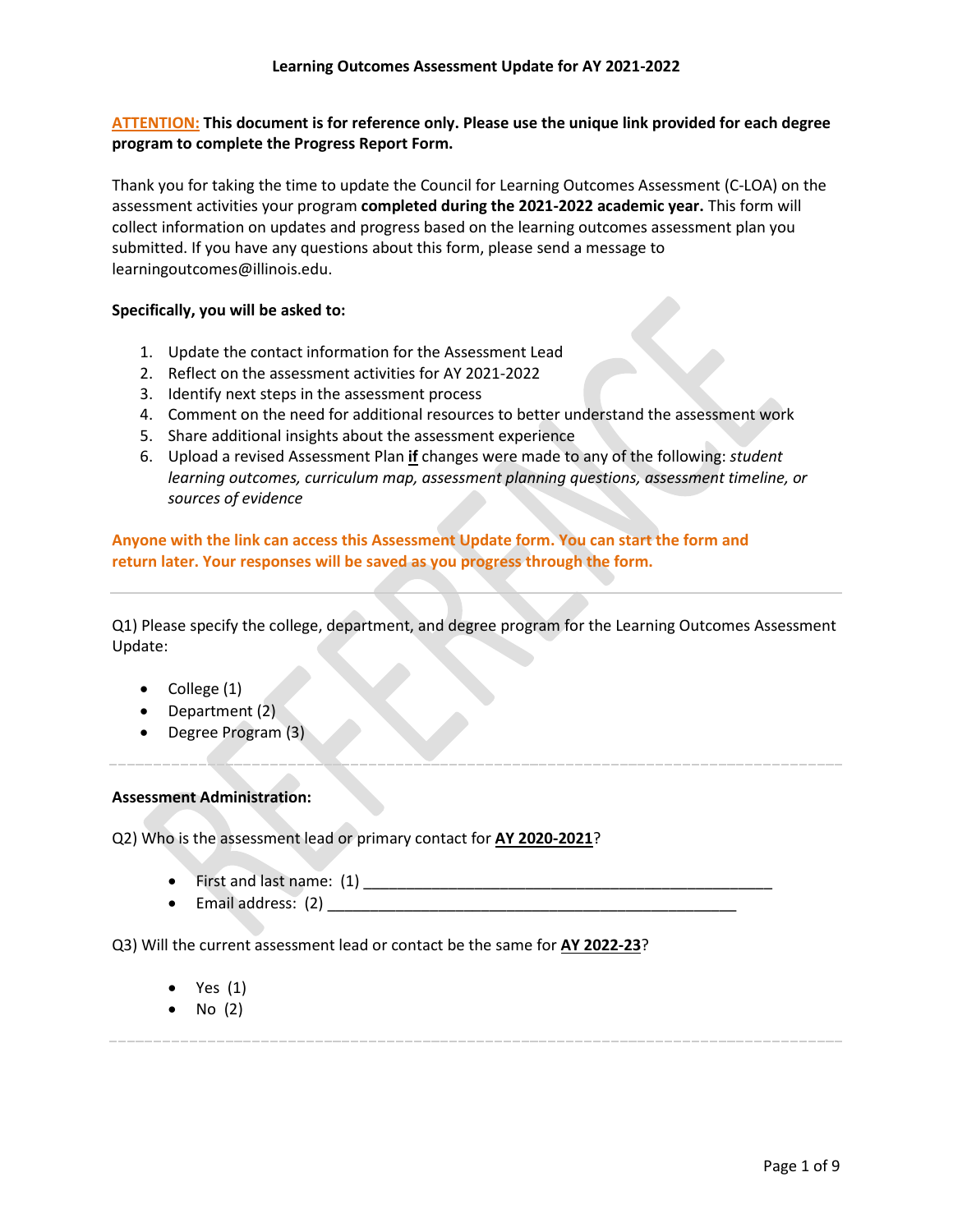### *Display Q4: If Q3 = 2*

Q4) Who will be the assessment lead or primary contact for **AY 2022-2023**?

- First and last name: (1)
- Email address: (2) \_\_\_\_\_\_\_\_\_\_\_\_\_\_\_\_\_\_\_\_\_\_\_\_\_\_\_\_\_\_\_\_\_\_\_\_\_\_\_\_\_\_\_\_\_\_\_\_

Q5) Has the program been active for more than three years?

- Yes (1)
- $\bullet$  No (2)

### **Assessment Activity:**

Q6) Which assessment activities did the program engage in during **AY 2021-2022**?

**NOTE:** If your learning outcomes assessment work is part of the program's reaccreditation process, please select the first option.

- Assessed program-level learning outcomes through reaccreditation process (1)
- Revised the learning outcomes assessment process (2)
- Engaged in preparatory learning outcomes assessment activities (3)
- Assessed specific program-level learning outcomes (4)
- Did not engage in any assessment activities (5)

*Display Q7: If Q6 = 5*

Q7) What prevented the program from assessing student learning during **AY 2021-2022**? Select all that apply.

- Leadership or organizational change (1)
- No longer accepting students (2)
- No students enrolled in program (3)
- Low enrollment (4)
- Other: (specify) (5) \_\_\_\_\_\_\_\_\_\_\_\_\_\_\_\_\_\_\_\_\_\_\_\_\_\_\_\_\_\_\_\_\_\_\_\_\_\_\_\_\_\_\_\_\_\_\_\_

Q8) Please explain how the following impacted the program's ability to assess student learning during **AY 2021-2022**: *{selected items from Q7}*

\_\_\_\_\_\_\_\_\_\_\_\_\_\_\_\_\_\_\_\_\_\_\_\_\_\_\_\_\_\_\_\_\_\_\_\_\_\_\_\_\_\_\_\_\_\_\_\_\_\_\_\_\_\_\_\_\_\_\_\_\_\_\_\_ \_\_\_\_\_\_\_\_\_\_\_\_\_\_\_\_\_\_\_\_\_\_\_\_\_\_\_\_\_\_\_\_\_\_\_\_\_\_\_\_\_\_\_\_\_\_\_\_\_\_\_\_\_\_\_\_\_\_\_\_\_\_\_\_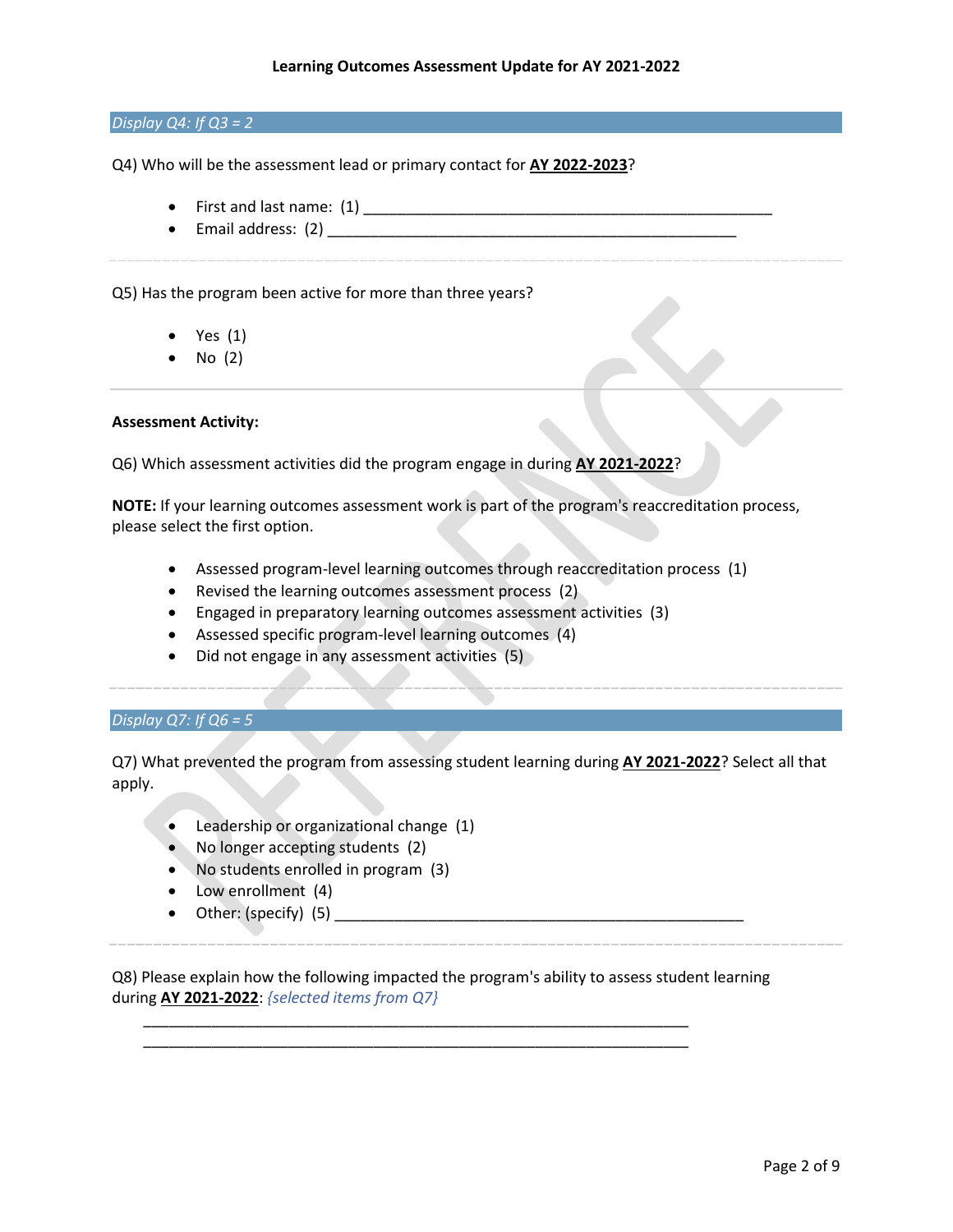*Display Q9: If Q7 = 2 or 3*

Q9) Is the degree program in **phase down**?

- Yes  $(1)$
- No (2)

*Display Q10 through Q11: If Q6 = 2*

Q10) What revisions were made to the learning outcomes assessment process during **AY 2021-2022**?

Q11) How will these revisions impact the learning outcomes assessment process moving forward?

\_\_\_\_\_\_\_\_\_\_\_\_\_\_\_\_\_\_\_\_\_\_\_\_\_\_\_\_\_\_\_\_\_\_\_\_\_\_\_\_\_\_\_\_\_\_\_\_\_\_\_\_\_\_\_\_\_\_\_\_\_\_\_\_ \_\_\_\_\_\_\_\_\_\_\_\_\_\_\_\_\_\_\_\_\_\_\_\_\_\_\_\_\_\_\_\_\_\_\_\_\_\_\_\_\_\_\_\_\_\_\_\_\_\_\_\_\_\_\_\_\_\_\_\_\_\_\_\_

\_\_\_\_\_\_\_\_\_\_\_\_\_\_\_\_\_\_\_\_\_\_\_\_\_\_\_\_\_\_\_\_\_\_\_\_\_\_\_\_\_\_\_\_\_\_\_\_\_\_\_\_\_\_\_\_\_\_\_\_\_\_\_\_ \_\_\_\_\_\_\_\_\_\_\_\_\_\_\_\_\_\_\_\_\_\_\_\_\_\_\_\_\_\_\_\_\_\_\_\_\_\_\_\_\_\_\_\_\_\_\_\_\_\_\_\_\_\_\_\_\_\_\_\_\_\_\_\_

*Display Q12 through Q13: If Q6 = 3*

Q12) What preparatory learning outcomes assessment activities did the program engage in during **AY 2021-2022**?

Q13) How will these activities contribute to the learning outcomes assessment process?  $\blacksquare$ 

\_\_\_\_\_\_\_\_\_\_\_\_\_\_\_\_\_\_\_\_\_\_\_\_\_\_\_\_\_\_\_\_\_\_\_\_\_\_\_\_\_\_\_\_\_\_\_\_\_\_\_\_\_\_\_\_\_\_\_\_\_\_\_\_

\_\_\_\_\_\_\_\_\_\_\_\_\_\_\_\_\_\_\_\_\_\_\_\_\_\_\_\_\_\_\_\_\_\_\_\_\_\_\_\_\_\_\_\_\_\_\_\_\_\_\_\_\_\_\_\_\_\_\_\_\_\_\_\_  $\qquad \qquad \qquad \qquad$ 

*Display Q14 through Q16: If Q6 = 1*

Q14) Did you assess specific program-level learning outcomes as part of your reaccreditation activities during **AY 2021-22**?

- Yes (1)
- No (2)

Q15) How often do you assess specific program-level learning outcomes as part of the reaccreditation process?

- Every semester (1)
- Annually (2)
- Every other year (3)
- Every two years (4)
- Other: (specify) (5) \_\_\_\_\_\_\_\_\_\_\_\_\_\_\_\_\_\_\_\_\_\_\_\_\_\_\_\_\_\_\_\_\_\_\_\_\_\_\_\_\_\_\_\_\_\_\_\_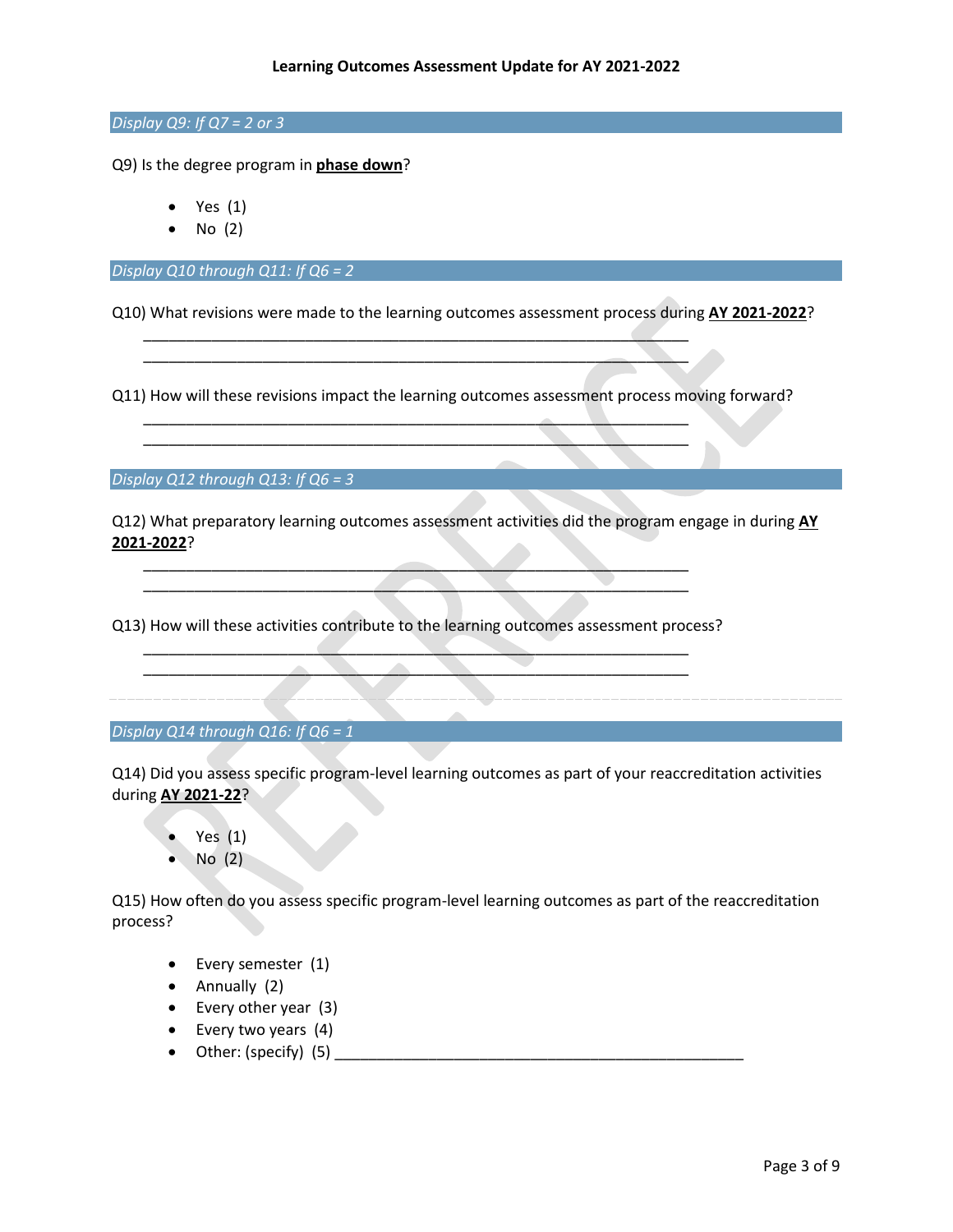Q16) Upload a copy of a report from the program's reaccreditation activities that summarizes the process and findings pertaining to program-level learning outcomes assessment.

## [Click here to upload report](https://uofi.app.box.com/f/d4c32724af1c43e48468eee7f1642060)

**Note:** Once the upload is complete, return here and click "**Next**" to proceed.

*Skip To: Q28*

*Display Q17 through Q27: If Q6 = 4*

### **Program-level Student Learning Outcomes:**

Q17) Which program-level student learning outcomes were assessed during **AY 2021-22**? Please add the learning outcomes below.

**NOTE:** The program-level student learning outcomes can be in found the program's assessment plan or in the course catalog.

\_\_\_\_\_\_\_\_\_\_\_\_\_\_\_\_\_\_\_\_\_\_\_\_\_\_\_\_\_\_\_\_\_\_\_\_\_\_\_\_\_\_\_\_\_\_\_\_\_\_\_\_\_\_\_\_\_\_\_\_\_\_\_\_ \_\_\_\_\_\_\_\_\_\_\_\_\_\_\_\_\_\_\_\_\_\_\_\_\_\_\_\_\_\_\_\_\_\_\_\_\_\_\_\_\_\_\_\_\_\_\_\_\_\_\_\_\_\_\_\_\_\_\_\_\_\_\_\_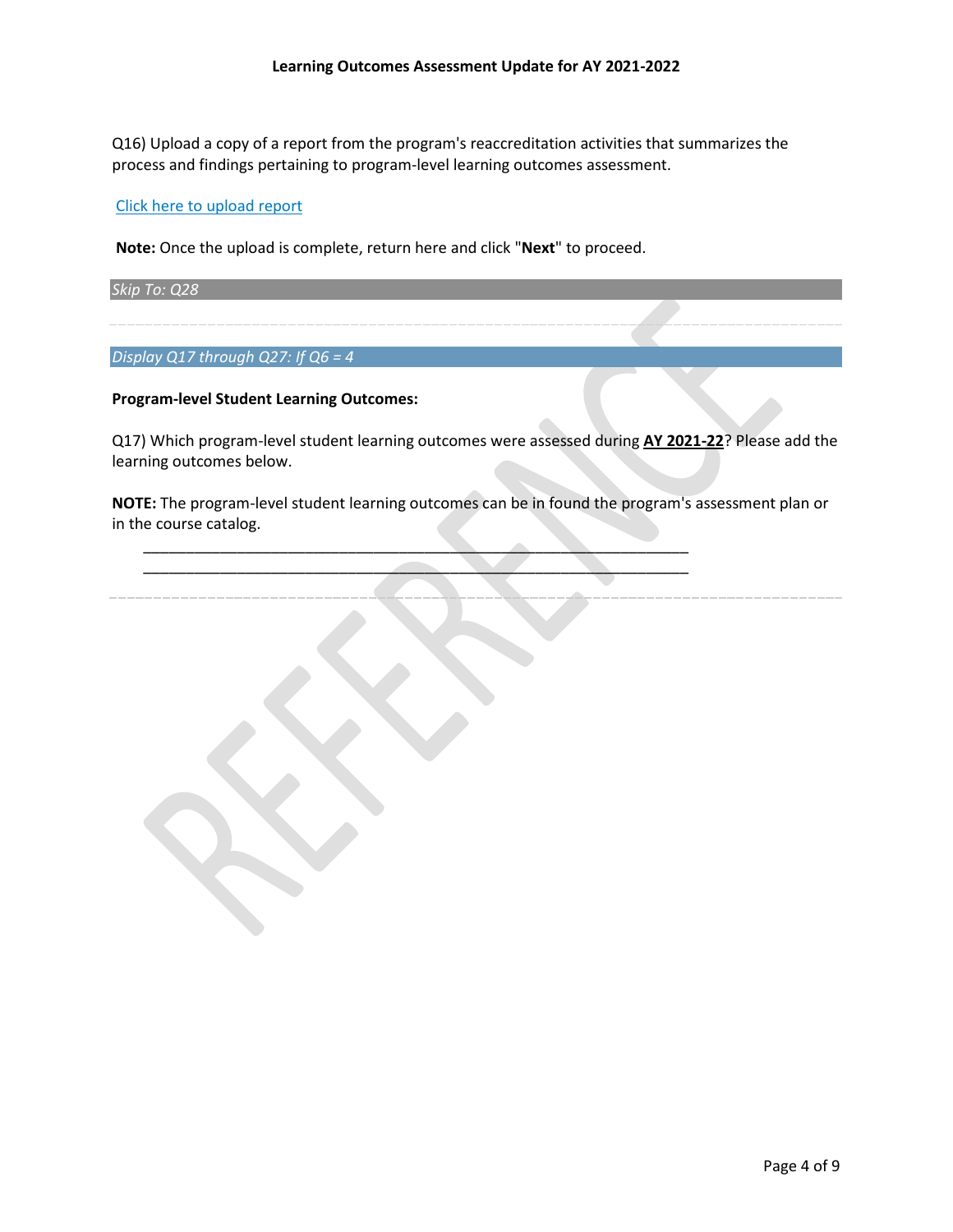## **Learning Outcomes Assessment Update for AY 2021-2022**

Q18) What types of evidence did the program use as part of its **program-level learning outcomes assessment** activities? Select all that apply**.** 

**NOTE:** This question pertains to evidence used at the program-level, NOT the course-level.

- Artistic exhibition/performance (1)
- Assignment/exam/paper completed as part of regular coursework and used for programlevel assessment (2)
- Capstone work product (e.g., written project or non-thesis paper) (3)
- Exam created by an external organization (e.g., professional association for licensure) (4)
- Exit exam created by the program (5)
- IRB approval of research (6)
- Oral performance (oral defense, oral presentation, conference presentation) (7)
- Portfolio of student work (8)
- Publication or grant proposal (9)
- Qualifying exam or comprehensive exam for program-level assessment in addition to individual student evaluation (graduate level only) (10)
- Supervisor or employer evaluation of student performance outside the classroom (internship, clinical, practicum) (11)
- Thesis or dissertation used for program-level assessment in addition to individual student evaluation (12)
- Alumni survey that contains self-reports of SLO achievement (13)
- Employer meetings/discussions/survey/interview of student SLO achievement (14)
- Interviews or focus groups that contain self-reports of SLO achievement (15)
- Student reflective writing assignment (essay, journal entry, self-assessment) on their SLO achievement. (16)
- Student surveys that contain self-reports of SLO achievement (17)
- Assessment-related such as assessment plan, SLOs, curriculum map, etc. (18)
- Program or course materials (syllabi, assignments, requirements, etc.) (19)
- Other: (specify)  $(20)$

Q19) What was the focus of the learning outcomes assessment work for **AY 2021-2022**? Select all that apply.

- Skill development (1)
- Knowledge acquisition (2)
- Professional attributes (3)
- Other: (specify)  $(4)$

Q20) Provide a brief description of the learning outcomes assessment activities that took place during **AY 2021-2022**.

\_\_\_\_\_\_\_\_\_\_\_\_\_\_\_\_\_\_\_\_\_\_\_\_\_\_\_\_\_\_\_\_\_\_\_\_\_\_\_\_\_\_\_\_\_\_\_\_\_\_\_\_\_\_\_\_\_\_\_\_\_\_\_\_ \_\_\_\_\_\_\_\_\_\_\_\_\_\_\_\_\_\_\_\_\_\_\_\_\_\_\_\_\_\_\_\_\_\_\_\_\_\_\_\_\_\_\_\_\_\_\_\_\_\_\_\_\_\_\_\_\_\_\_\_\_\_\_\_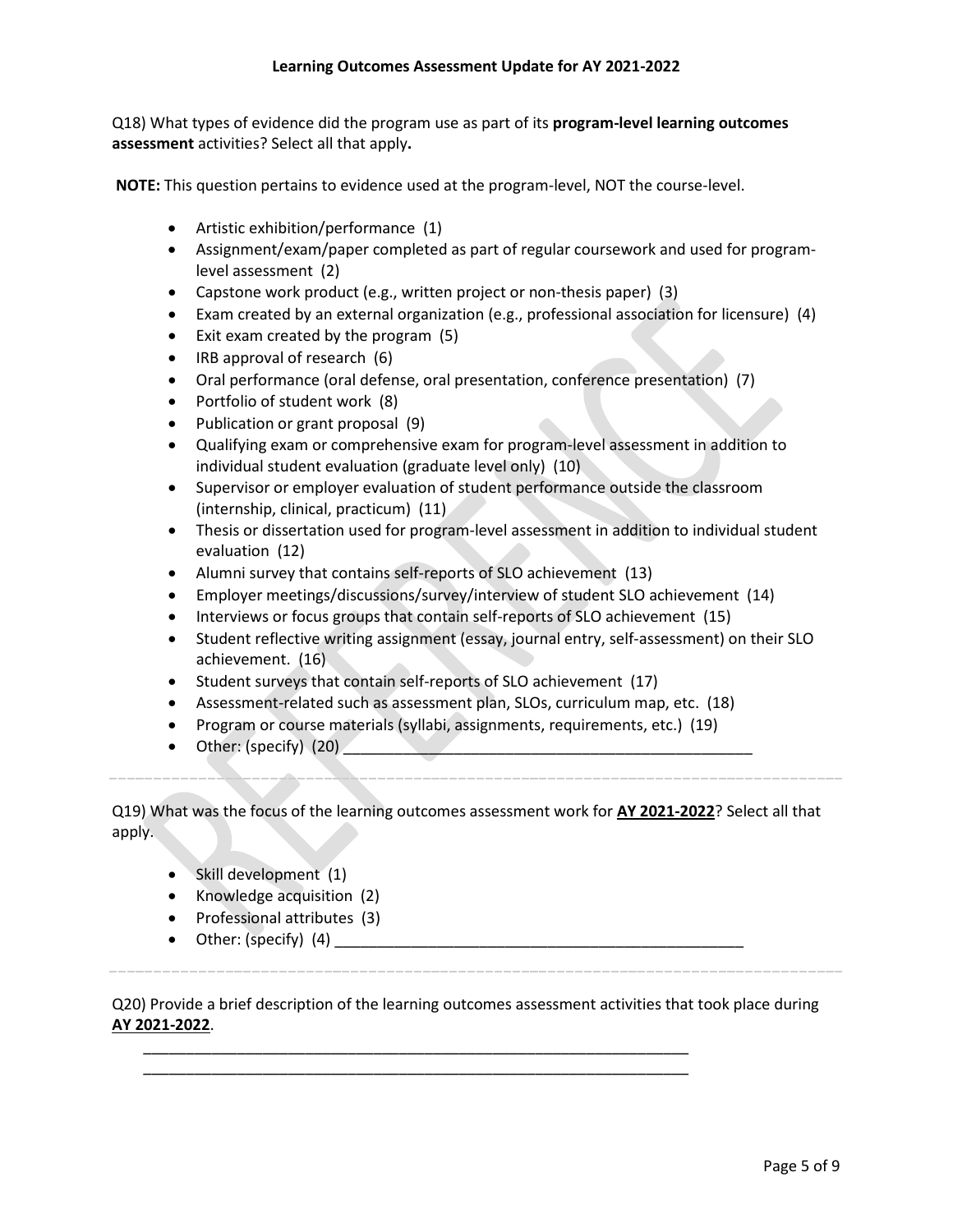### **Learning Outcomes Assessment Update for AY 2021-2022**

Q21) What was learned from these learning outcomes assessment activities?

Q22) Have the assessment results been shared with anyone? Select all that apply.

\_\_\_\_\_\_\_\_\_\_\_\_\_\_\_\_\_\_\_\_\_\_\_\_\_\_\_\_\_\_\_\_\_\_\_\_\_\_\_\_\_\_\_\_\_\_\_\_\_\_\_\_\_\_\_\_\_\_\_\_\_\_\_\_ \_\_\_\_\_\_\_\_\_\_\_\_\_\_\_\_\_\_\_\_\_\_\_\_\_\_\_\_\_\_\_\_\_\_\_\_\_\_\_\_\_\_\_\_\_\_\_\_\_\_\_\_\_\_\_\_\_\_\_\_\_\_\_\_

- Have not shared results (1)
- Yes, with others in the department (2)
- Yes, with others outside the department (3)

*Display Q23: If Q22 does NOT = 1*

Q23) How were the results shared? Select all that apply.

- Report (1)
- Presentation (2)
- Newsletter (3)
- Website (4)
- Other: (specify)  $(5)$

Q24) Were there any **changes or improvements** made based on assessment results during **AY 2021-22**?

- Yes (1)
- No (2)

### *Display Q25 through Q27: If Q24 = 1*

Q25) What **changes or improvements** were made based on learning outcomes assessment results during **AY 2021-22**? Select all that apply.

- Revised/redesigned curriculum (1)
- Added new course(s) (2)
- Removed course(s) (3)
- Changed requirements (4)
- Modified student learning objectives (5)
- Increased mentoring and support (6)
- Introduced new technology (7)
- Improved advising (8)
- Improved outcomes assessment (9)
- Improved monitoring of student progress (10)
- Other: (specify)  $(11)$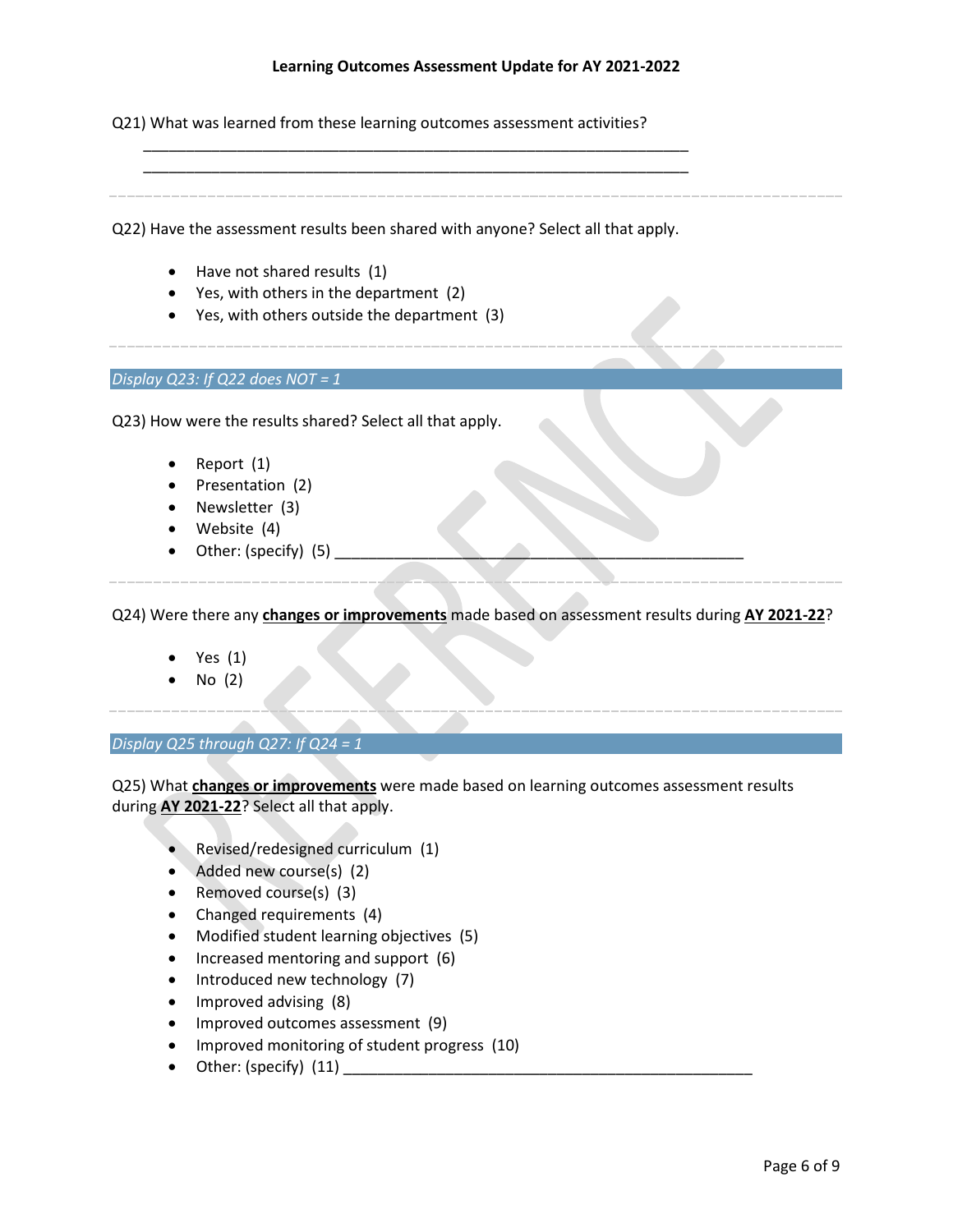Q26) You selected the following changes or improvements: *{Selected options from Q25}*

\_\_\_\_\_\_\_\_\_\_\_\_\_\_\_\_\_\_\_\_\_\_\_\_\_\_\_\_\_\_\_\_\_\_\_\_\_\_\_\_\_\_\_\_\_\_\_\_\_\_\_\_\_\_\_\_\_\_\_\_\_\_\_\_

Please specify the learning outcomes assessment evidence that was used to make these changes or improvements.

\_\_\_\_\_\_\_\_\_\_\_\_\_\_\_\_\_\_\_\_\_\_\_\_\_\_\_\_\_\_\_\_\_\_\_\_\_\_\_\_\_\_\_\_\_\_\_\_\_\_\_\_\_\_\_\_\_\_\_\_\_\_\_\_ Q27) How does the program plan to assess the impact of these changes or improvements? \_\_\_\_\_\_\_\_\_\_\_\_\_\_\_\_\_\_\_\_\_\_\_\_\_\_\_\_\_\_\_\_\_\_\_\_\_\_\_\_\_\_\_\_\_\_\_\_\_\_\_\_\_\_\_\_\_\_\_\_\_\_\_\_ \_\_\_\_\_\_\_\_\_\_\_\_\_\_\_\_\_\_\_\_\_\_\_\_\_\_\_\_\_\_\_\_\_\_\_\_\_\_\_\_\_\_\_\_\_\_\_\_\_\_\_\_\_\_\_\_\_\_\_\_\_\_\_\_

#### **Next Steps:**

Q28) What learning outcomes assessment activities are planned for **AY 2022-2023**?

 $\frac{1}{2}$  ,  $\frac{1}{2}$  ,  $\frac{1}{2}$  ,  $\frac{1}{2}$  ,  $\frac{1}{2}$  ,  $\frac{1}{2}$  ,  $\frac{1}{2}$  ,  $\frac{1}{2}$  ,  $\frac{1}{2}$  ,  $\frac{1}{2}$  ,  $\frac{1}{2}$  ,  $\frac{1}{2}$  ,  $\frac{1}{2}$  ,  $\frac{1}{2}$  ,  $\frac{1}{2}$  ,  $\frac{1}{2}$  ,  $\frac{1}{2}$  ,  $\frac{1}{2}$  ,  $\frac{1$ \_\_\_\_\_\_\_\_\_\_\_\_\_\_\_\_\_\_\_\_\_\_\_\_\_\_\_\_\_\_\_\_\_\_\_\_\_\_\_\_\_\_\_\_\_\_\_\_\_\_\_\_\_\_\_\_\_\_\_\_\_\_\_\_

 $\blacksquare$  $\blacksquare$ 

 $\mathcal{L} = \{ \mathcal{L} \mid \mathcal{L} = \{ \mathcal{L} \mid \mathcal{L} = \{ \mathcal{L} \mid \mathcal{L} = \{ \mathcal{L} \mid \mathcal{L} = \{ \mathcal{L} \mid \mathcal{L} = \{ \mathcal{L} \mid \mathcal{L} = \{ \mathcal{L} \mid \mathcal{L} = \{ \mathcal{L} \mid \mathcal{L} = \{ \mathcal{L} \mid \mathcal{L} = \{ \mathcal{L} \mid \mathcal{L} = \{ \mathcal{L} \mid \mathcal{L} = \{ \mathcal{L} \mid \mathcal{L} = \{ \mathcal{L} \$  $\blacksquare$ 

\_\_\_\_\_\_\_\_\_\_\_\_\_\_\_\_\_\_\_\_\_\_\_\_\_\_\_\_\_\_\_\_\_\_\_\_\_\_\_\_\_\_\_\_\_\_\_\_\_\_\_\_\_\_\_\_\_\_\_\_\_\_\_\_ \_\_\_\_\_\_\_\_\_\_\_\_\_\_\_\_\_\_\_\_\_\_\_\_\_\_\_\_\_\_\_\_\_\_\_\_\_\_\_\_\_\_\_\_\_\_\_\_\_\_\_\_\_\_\_\_\_\_\_\_\_\_\_\_

### **Additional Resources:**

Q29) What **topics** would you like to learn more about to better understand the learning outcomes assessment work?

Q30) What **additional assistance or resources** do you need to better understand the learning outcomes assessment work?

## **Additional Insights:**

Q31) If there is anything else you want to share about your learning outcomes assessment work this year, please comment below.

Q32) Did the program encounter any barriers to assessment during **AY 2021-2022**?

- Yes (1)
- $\bullet$  No (2)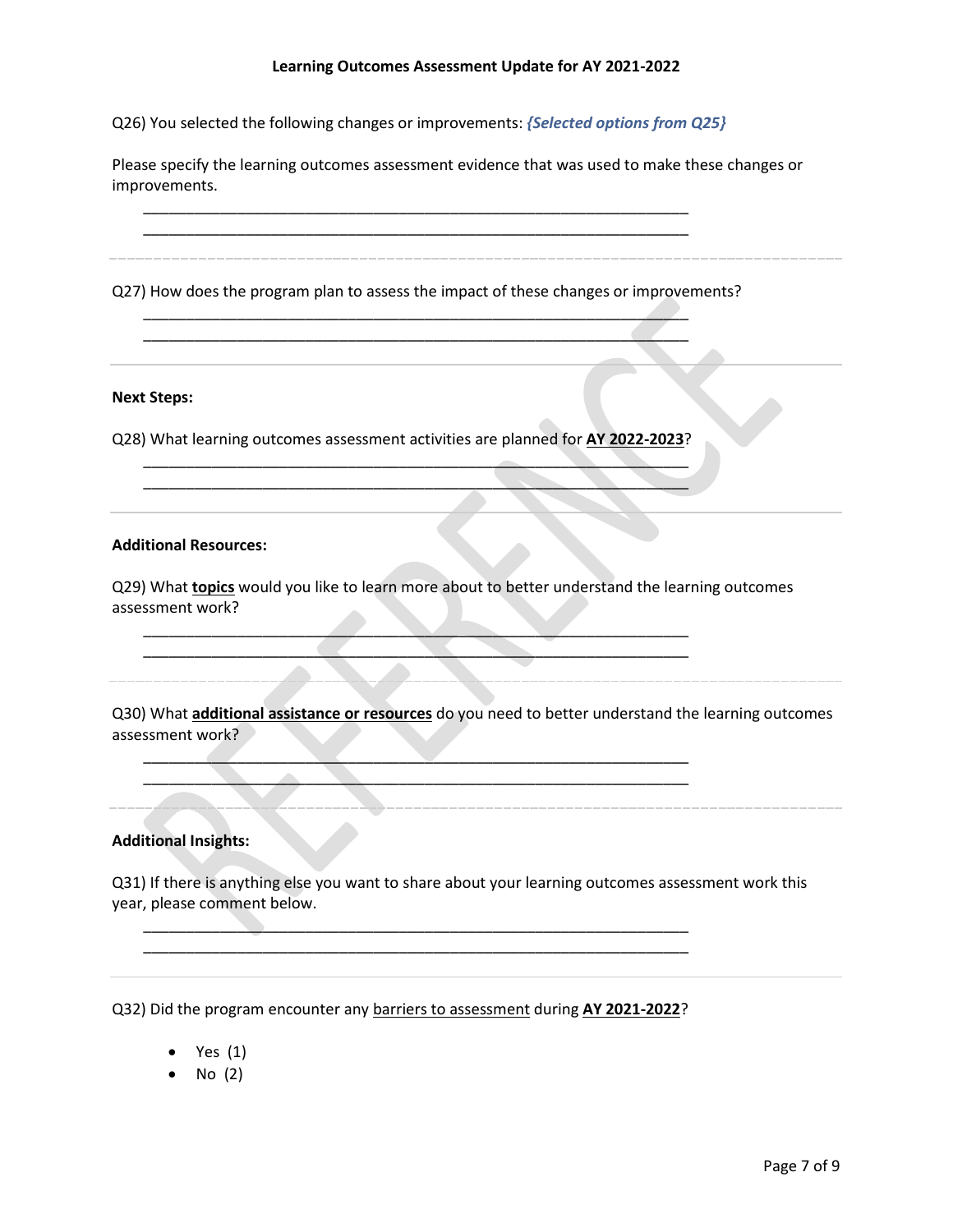*Display Q33 through Q34: If Q32 = 1*

Q33) What were the barriers to assessment?

Q34) How did the program respond to these barriers to assessment?

Q35) If your program is identified as exemplary or endorsed by C-LOA, does C-LOA have **permission** to use the program's Assessment Plan and Assessment Updates as models for other programs?

- Yes (1)
- No (2)

### **Revised Learning Outcomes Assessment Plan:**

Q36) Did you make any changes to the program's Learning Outcomes Assessment Plan?

\_\_\_\_\_\_\_\_\_\_\_\_\_\_\_\_\_\_\_\_\_\_\_\_\_\_\_\_\_\_\_\_\_\_\_\_\_\_\_\_\_\_\_\_\_\_\_\_\_\_\_\_\_\_\_\_\_\_\_\_\_\_\_\_ \_\_\_\_\_\_\_\_\_\_\_\_\_\_\_\_\_\_\_\_\_\_\_\_\_\_\_\_\_\_\_\_\_\_\_\_\_\_\_\_\_\_\_\_\_\_\_\_\_\_\_\_\_\_\_\_\_\_\_\_\_\_\_\_

\_\_\_\_\_\_\_\_\_\_\_\_\_\_\_\_\_\_\_\_\_\_\_\_\_\_\_\_\_\_\_\_\_\_\_\_\_\_\_\_\_\_\_\_\_\_\_\_\_\_\_\_\_\_\_\_\_\_\_\_\_\_\_\_ \_\_\_\_\_\_\_\_\_\_\_\_\_\_\_\_\_\_\_\_\_\_\_\_\_\_\_\_\_\_\_\_\_\_\_\_\_\_\_\_\_\_\_\_\_\_\_\_\_\_\_\_\_\_\_\_\_\_\_\_\_\_\_\_

- Yes (1)
- No (2)

*Display Q37 through 38: If Q36 = 1*

Q37) What changes were made to the Learning Outcomes Assessment Plan? Select all that apply.

**NOTE:** You will be instructed to **upload** a revised Learning Outcomes Assessment Plan on the next page.

- Student learning outcomes (1)
- Curriculum map (2)
- Assessment planning questions (3)
- Assessment timeline (4)
- Sources of evidence (5)
- Other: (specify) (6) \_\_\_\_\_\_\_\_\_\_\_\_\_\_\_\_\_\_\_\_\_\_\_\_\_\_\_\_\_\_\_\_\_\_\_\_\_\_\_\_\_\_\_\_\_\_\_\_